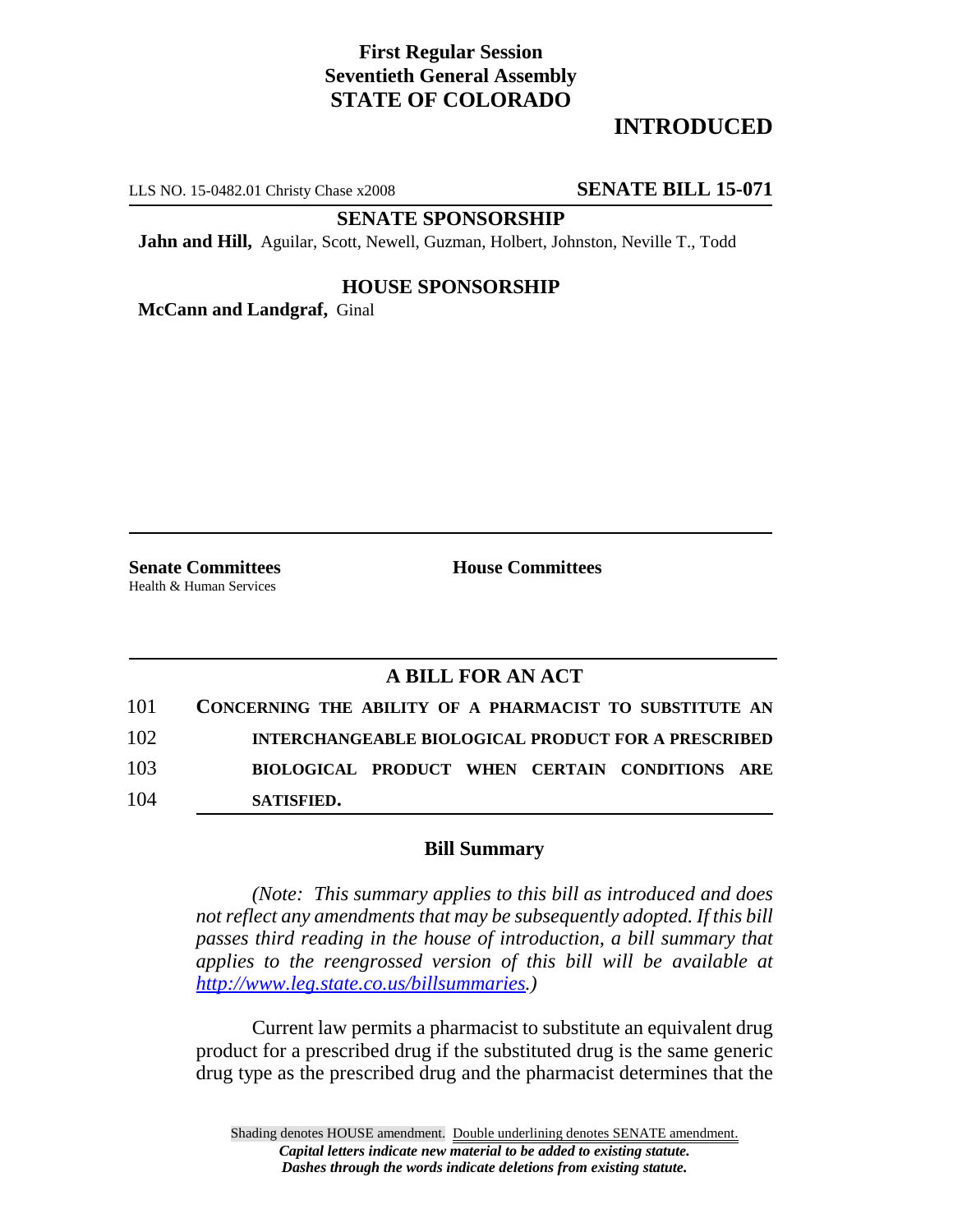substituted drug is therapeutically equivalent to and interchangeable with the prescribed drug. While a pharmacist may substitute chemical drugs, current law does not allow a pharmacist to substitute biological drug products.

The bill allows a pharmacist to substitute a biological product if the federal food and drug administration (FDA) has determined that the biological product is interchangeable with the prescribed biological product and if the practitioner has not indicated that the prescription must be dispensed as written.

Within a reasonable time after a pharmacist dispenses a biological product, the dispensing pharmacist or the pharmacist's designee must communicate to the prescribing practitioner the specific biological product dispensed to the patient, including the name of the product and manufacturer, through an electronic system. Otherwise, the communication can occur via facsimile, telephone, electronic transmission, or other prevailing means, but the pharmacist is not required to communicate with the prescribing practitioner when:

- ! No interchangeable biological product exists in the market; or
- ! The prescription is a refill that is unchanged from the prior filling.

As is required with substitutions of chemical drugs:

- The pharmacy from which an interchangeable biological product is dispensed must retain a record of the substitution for at least 2 years; and
- ! The pharmacist substituting an interchangeable biological product for a prescribed biological product must notify the purchaser orally and in writing and may only substitute a biological product if the substituted product costs less than the prescribed biological product, unless the prescribed biological product is not in stock and the purchaser consents to the higher-priced product.

The bill requires the state board of pharmacy to maintain a link on its web site to the FDA resource that identifies biological products approved as interchangeable with specific biological products.

4 **12-42.5-102. Definitions.** As used in this article, unless the

5 context otherwise requires or the term is otherwise defined in another part

<sup>1</sup> *Be it enacted by the General Assembly of the State of Colorado:*

<sup>2</sup> **SECTION 1.** In Colorado Revised Statutes, 12-42.5-102, **add**

<sup>3</sup> (3.7), (13.5), and (16.5) as follows: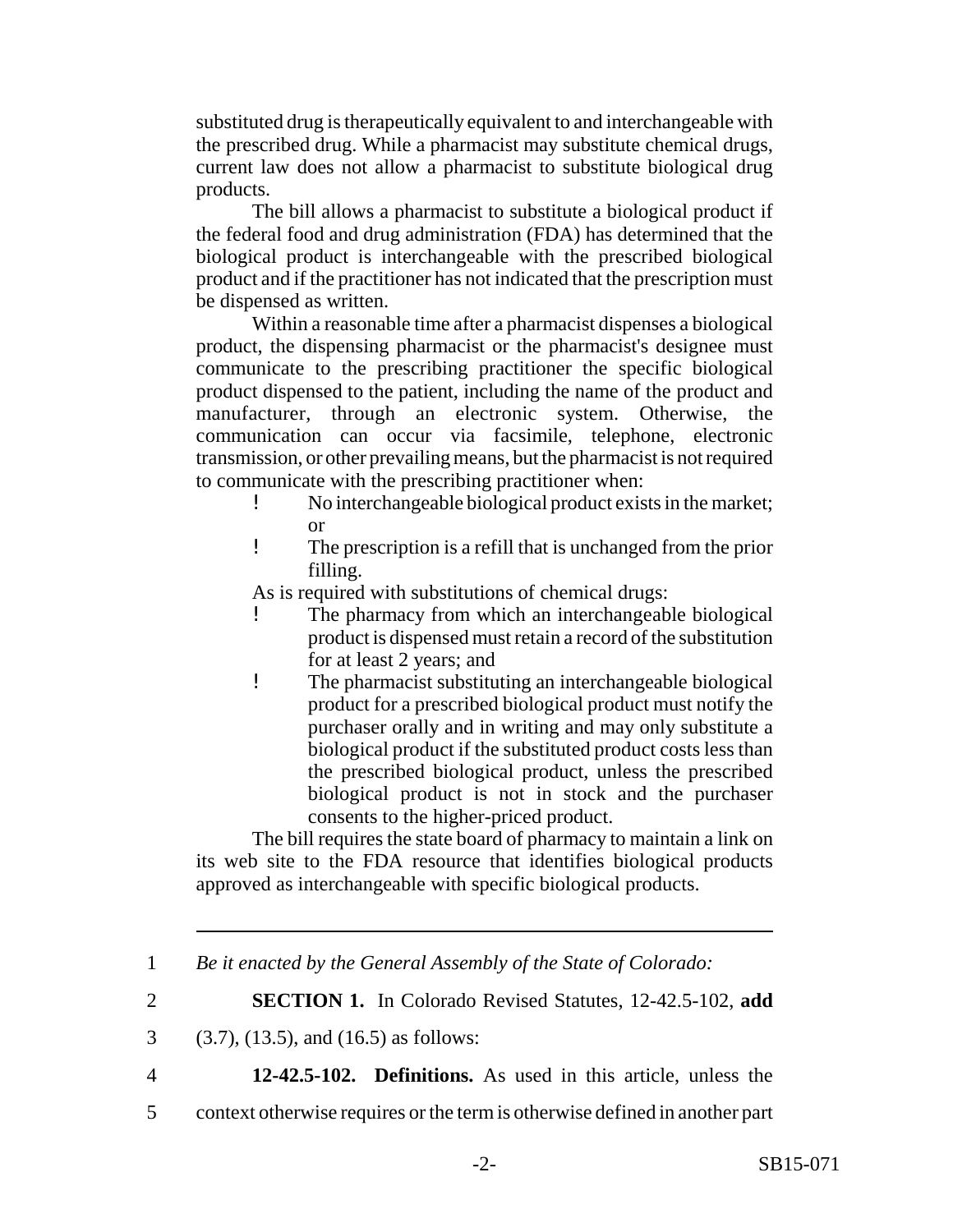of this article:

 (3.7) "BIOLOGICAL PRODUCT" HAS THE SAME MEANING AS "BIOLOGICAL PRODUCT", AS DEFINED IN 42 U.S.C. SEC. 262 (i) (1).

 (13.5) "FDA" MEANS THE FEDERAL FOOD AND DRUG ADMINISTRATION.

 (16.5) "INTERCHANGEABLE", IN REFERENCE TO A BIOLOGICAL PRODUCT, MEANS:

 (a) "INTERCHANGEABLE" OR "INTERCHANGEABILITY", AS DETERMINED BY THE FDA PURSUANT TO 42 U.S.C. SEC. 262 (k) (4); OR (b) THAT THE FDA HAS DEEMED THE BIOLOGICAL PRODUCT THERAPEUTICALLY EQUIVALENT TO ANOTHER BIOLOGICAL PRODUCT, AS SET FORTH IN THE LATEST EDITION OR SUPPLEMENT OF THE FDA APPROVED DRUG PRODUCTS WITH THERAPEUTIC EQUIVALENCE EVALUATIONS, ALSO REFERRED TO AS THE "ORANGE BOOK".

 **SECTION 2.** In Colorado Revised Statutes, **amend** 12-42.5-122 as follows:

 **12-42.5-122. Substitution of prescribed drugs authorized - when - conditions.** (1) (a) A pharmacist filling a prescription order for a specific drug by brand or proprietary name may substitute an equivalent drug product if the substituted drug product is the same generic drug type and, in the pharmacist's professional judgment, the substituted drug product is therapeutically equivalent, is interchangeable with the prescribed drug, and is permitted to be moved in interstate commerce. A pharmacist making a substitution shall assume the same responsibility for selecting the dispensed drug product as he or she would incur in filling a prescription for a drug product prescribed by a generic name; except that 27 the pharmacist is charged with notice and knowledge of the federal food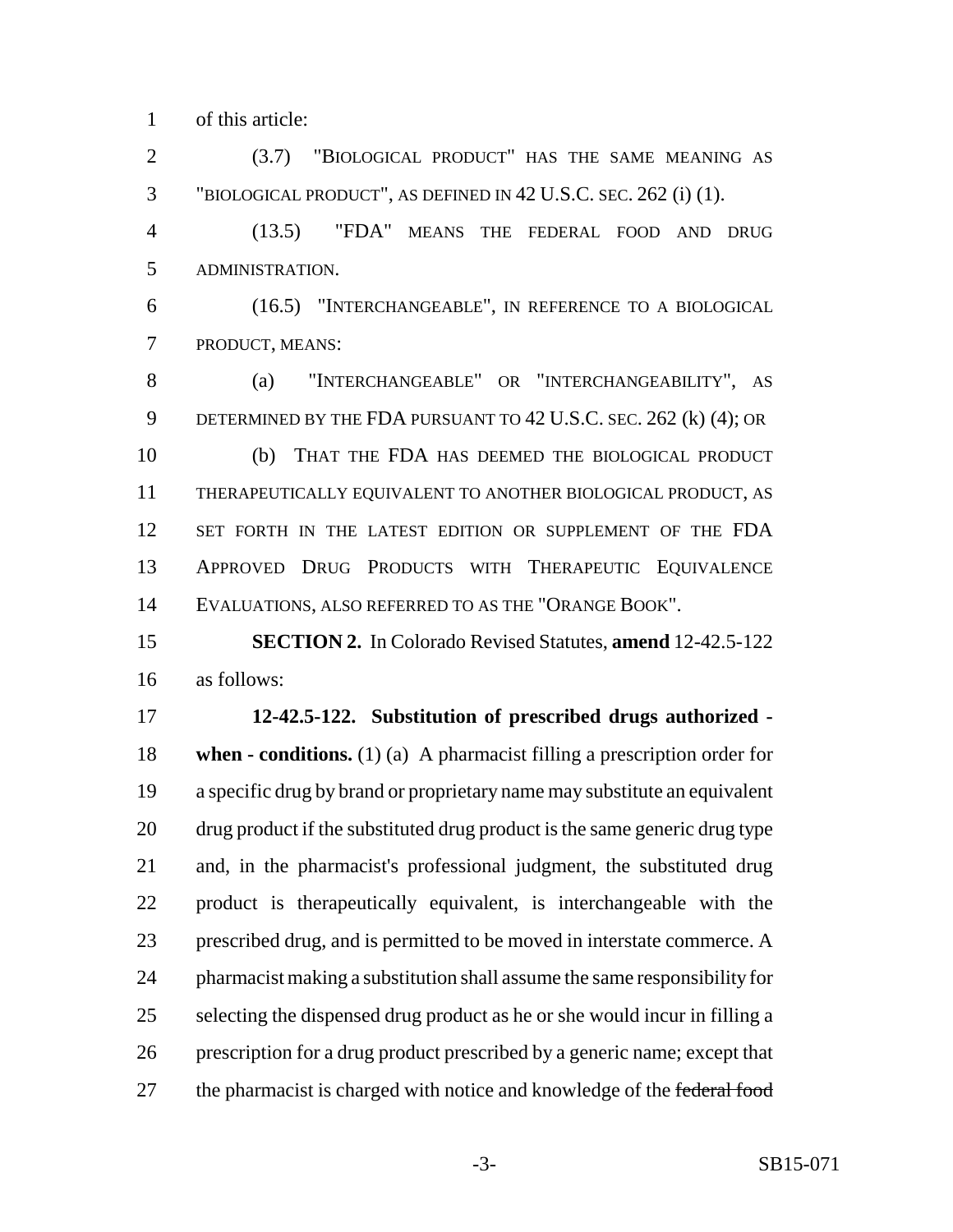1 and drug administration FDA list of approved drug substances and manufacturers that is published periodically.

 (b) (I) A PHARMACIST FILLING A PRESCRIPTION ORDER FOR A SPECIFIC BIOLOGICAL PRODUCT MAY SUBSTITUTE AN INTERCHANGEABLE BIOLOGICAL PRODUCT FOR THE PRESCRIBED BIOLOGIC ONLY IF:

 (A) THE FDA HAS DETERMINED THAT THE BIOLOGICAL PRODUCT TO BE SUBSTITUTED IS INTERCHANGEABLE WITH THE PRESCRIBED BIOLOGICAL PRODUCT; AND

 (B) THE PRACTITIONER HAS NOT INDICATED, IN THE MANNER 10 DESCRIBED IN SUBSECTION (2) OF THIS SECTION, THAT THE PHARMACIST SHALL NOT SUBSTITUTE AN INTERCHANGEABLE BIOLOGICAL PRODUCT FOR 12 THE PRESCRIBED BIOLOGICAL PRODUCT.

 (II) WITHIN A REASONABLE TIME AFTER DISPENSING A BIOLOGICAL PRODUCT, THE DISPENSING PHARMACIST OR HIS OR HER DESIGNEE SHALL COMMUNICATE TO THE PRESCRIBING PRACTITIONER THE SPECIFIC BIOLOGICAL PRODUCT DISPENSED TO THE PATIENT, INCLUDING THE NAME AND MANUFACTURER OF THE BIOLOGICAL PRODUCT.THE PHARMACIST OR DESIGNEE SHALL COMMUNICATE THE INFORMATION TO THE PRESCRIBING PRACTITIONER BY MAKING AN ENTRY INTO AN INTEROPERABLE ELECTRONIC MEDICAL RECORDS SYSTEM, THROUGH ELECTRONIC PRESCRIBING TECHNOLOGY, OR THROUGH A PHARMACY RECORD THAT THE PRESCRIBING PRACTITIONER CAN ACCESS ELECTRONICALLY. OTHERWISE, THE PHARMACIST SHALL COMMUNICATE TO THE PRESCRIBING PRACTITIONER THE NAME AND MANUFACTURER OF THE BIOLOGICAL PRODUCT DISPENSED TO THE PATIENT USING FACSIMILE, TELEPHONE, ELECTRONIC TRANSMISSION, OR OTHER PREVAILING MEANS EXCEPT WHEN: (A) THERE IS NO FDA-APPROVED INTERCHANGEABLE BIOLOGICAL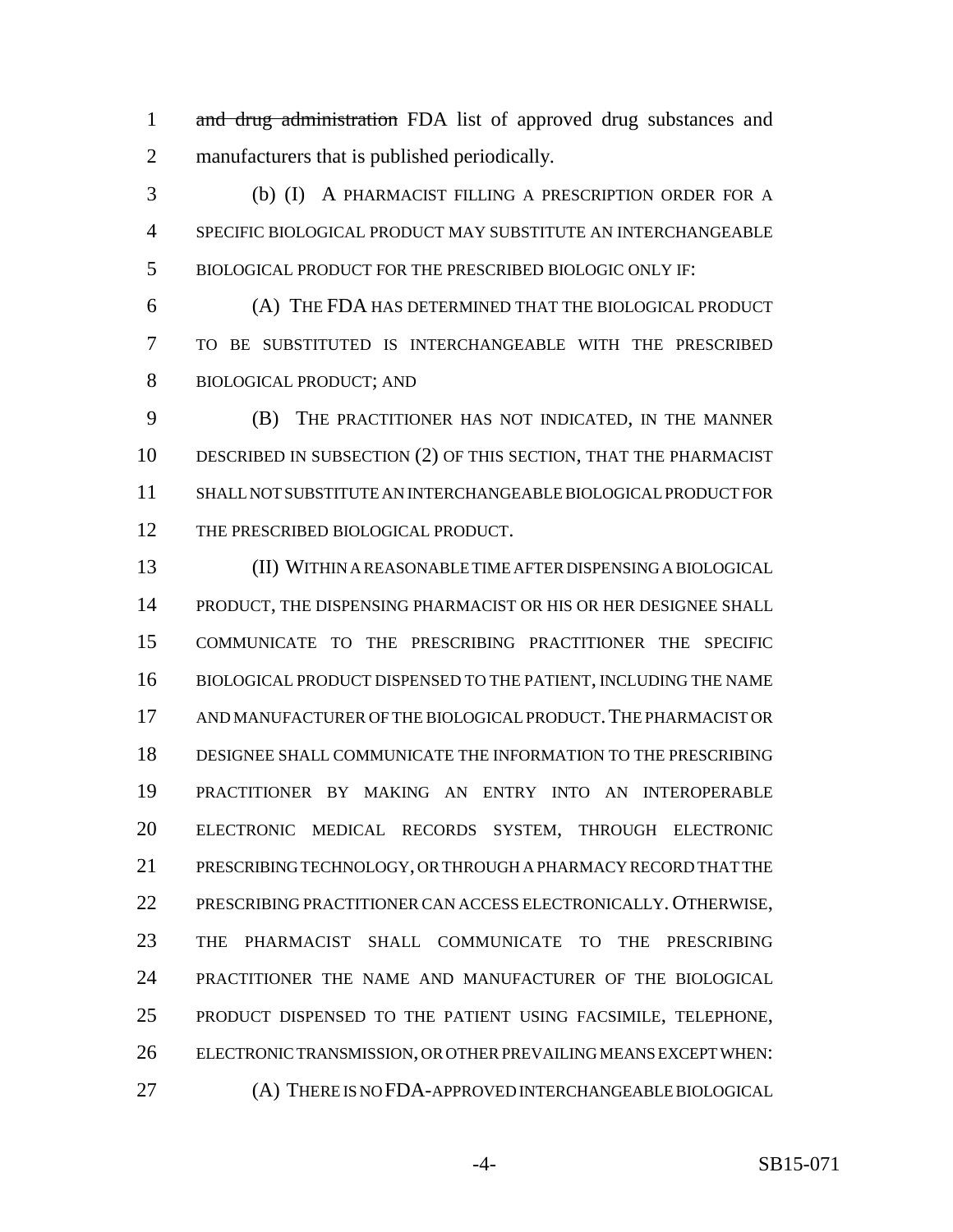PRODUCT FOR THE PRESCRIBED BIOLOGICAL PRODUCT; OR

 (B) A REFILL PRESCRIPTION IS NOT CHANGED FROM THE BIOLOGICAL PRODUCT DISPENSED ON THE PRIOR FILLING OF THE PRESCRIPTION.

 (III) THE PHARMACY FROM WHICH THE BIOLOGICAL PRODUCT WAS DISPENSED MUST RETAIN A WRITTEN OR ELECTRONIC RECORD OF THE DISPENSED BIOLOGICAL PRODUCT FOR AT LEAST TWO YEARS AFTER THE SUBSTITUTION.

 (IV) THIS PARAGRAPH (b) DOES NOT APPLY TO THE ADMINISTRATION OF VACCINES AND IMMUNIZATIONS AS OUTLINED IN BOARD RULES.

 (2) (a) If, in the opinion of the practitioner, it is in the best interest of the patient that the pharmacist not substitute an equivalent drug OR INTERCHANGEABLE BIOLOGICAL PRODUCT for the specific drug OR BIOLOGICAL PRODUCT he or she prescribed, the practitioner may convey 16 this information to the pharmacist in any of the following manners:

 (I) Initialing by hand or electronically a preprinted box that states "dispense as written" or "DAW";

 (II) Signing by hand or electronically a preprinted box stating "do not substitute" or "dispense as written"; or

 (III) Orally, if the practitioner communicates the prescription orally to the pharmacist.

 (b) The practitioner shall not transmit by facsimile his or her handwritten signature, nor preprint his or her initials, to indicate "dispense as written".

 (3) (a) If a pharmacist makes a substitution PURSUANT TO SUBSECTION (1) OF THIS SECTION, the pharmacist shall communicate the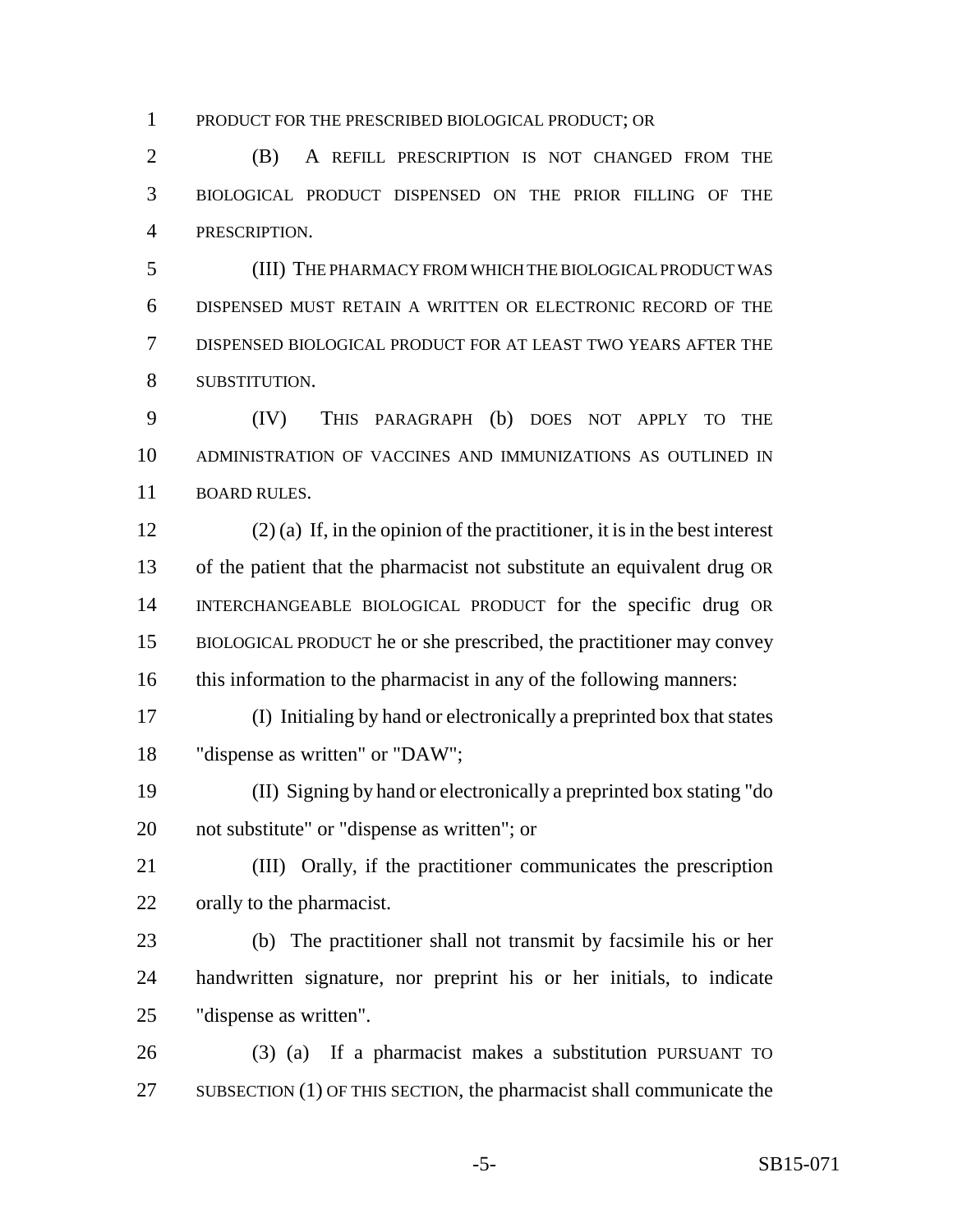substitution to the purchaser in writing and orally, label the container with 2 the name of the drug OR BIOLOGICAL PRODUCT dispensed, and indicate on the file copy of the prescription both the name of the prescribed drug OR BIOLOGICAL PRODUCT and the name of the drug OR BIOLOGICAL PRODUCT dispensed in lieu of the prescribed drug OR PRESCRIBED BIOLOGICAL PRODUCT.

 (b) The pharmacist is not required to communicate a substitution to institutionalized patients.

 (4) Except as provided in subsection (5) of this section, the pharmacist shall not substitute a drug OR INTERCHANGEABLE BIOLOGICAL 11 product as provided in this section unless the drug OR INTERCHANGEABLE BIOLOGICAL product substituted costs the purchaser less than the drug OR BIOLOGICAL product prescribed. The prescription shall be priced FOR A DRUG, OTHER THAN A BIOLOGICAL PRODUCT, as if it had been prescribed generically.

 (5) If a prescription drug outlet does not have in stock the prescribed drug OR BIOLOGICAL product and the only equivalent drug OR INTERCHANGEABLE BIOLOGICAL product in stock is higher priced, the pharmacist, with the consent of the purchaser, may substitute the higher priced drug OR INTERCHANGEABLE BIOLOGICAL product. This subsection (5) applies only to a prescription drug outlet located in a town, as defined in section 31-1-101 (13), C.R.S.

**6** (6) THE BOARD SHALL MAINTAIN ON ITS WEB SITE A LINK TO THE FDA RESOURCE, IF ONE IS AVAILABLE, THAT IDENTIFIES ALL BIOLOGICAL PRODUCTS APPROVED AS INTERCHANGEABLE WITH SPECIFIC BIOLOGICAL PRODUCTS.

**SECTION 3. Safety clause.** The general assembly hereby finds,